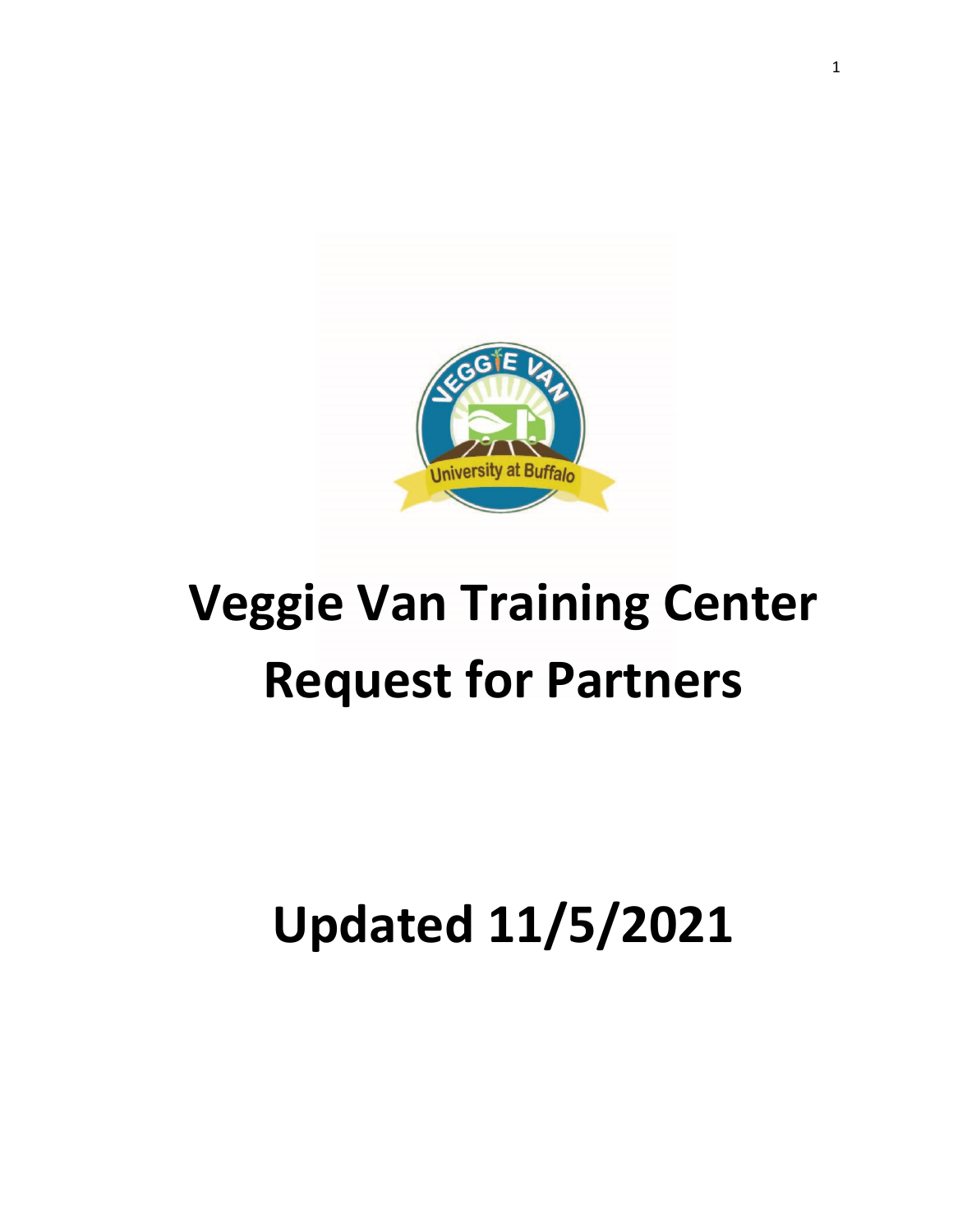#### **INTRODUCTION**

The Veggie Van Training Center based within the Community Health Interventions Lab at the University at Buffalo is engaged in multiple research studies related to the development, training, and sustainability of mobile markets. We are working in partnership with many organizations across the country to carry out this research. We are expanding current studies and developing new ones and are interested in bringing on new partners for this work. We are seeking partners that *currently run a mobile market or are in the process of planning a mobile produce market program.* For the purposes of our research, we define mobile markets as farmers markets on wheels that travel to underserved communities to sell fresh produce (and other foods) at reduced cost. We are also open to working with partners who provide free food and are interested in transitioning to a paid model.

Your application will be considered for three current partnership opportunities:

- a. **Veggie Van Research Study**: We are looking for 2-3 partner organizations to start a mobile market program in 1-2 new communities (i.e., new mobile market stops/locations). Partners will work with the communities to engage in planning for the market and help collect data to evaluate the market.
- b. **Senior Mobile Market Loyalty Program (SMMLP):** We are looking for 4-6 partner organizations to implement a fruit and vegetable incentive program for senior mobile market customers and help evaluate the impact of the program on food insecurity.
- c. **Mobile Market Training:** We are looking for 4-6 partners that are interested in running a mobile market following the Veggie Van model to help us test different delivery methods for providing training and technical assistance.

More details about each of these opportunities can be found below and on our website: [www.myveggievan.org](http://www.myveggievan.org/) under Opportunities:<https://www.myveggievan.org/opportunities.html>

Please note: All RFP applicants will be considered for all three opportunities.

#### **WHY THIS WORK IS IMPORTANT**

These programs will allow partner organizations to bring more healthy food to people in underserved communities across the country and provide important information on the key components of running a successful mobile market in different settings. While many people believe that increasing access to healthy food through mobile markets helps people eat better, there is still limited evidence on the best ways to do that. This work will also help us design better programming for supporting and training mobile market partner organizations. What we learn will help future programs be more successful in other communities facing food insecurity

#### **QUESTIONS?**

Contact us via email at [ContactUs@myVeggieVan.org](mailto:ContactUs@myVeggieVan.org)

Visit our Request for Partners page on our website: <https://www.myveggievan.org/opportunities.html>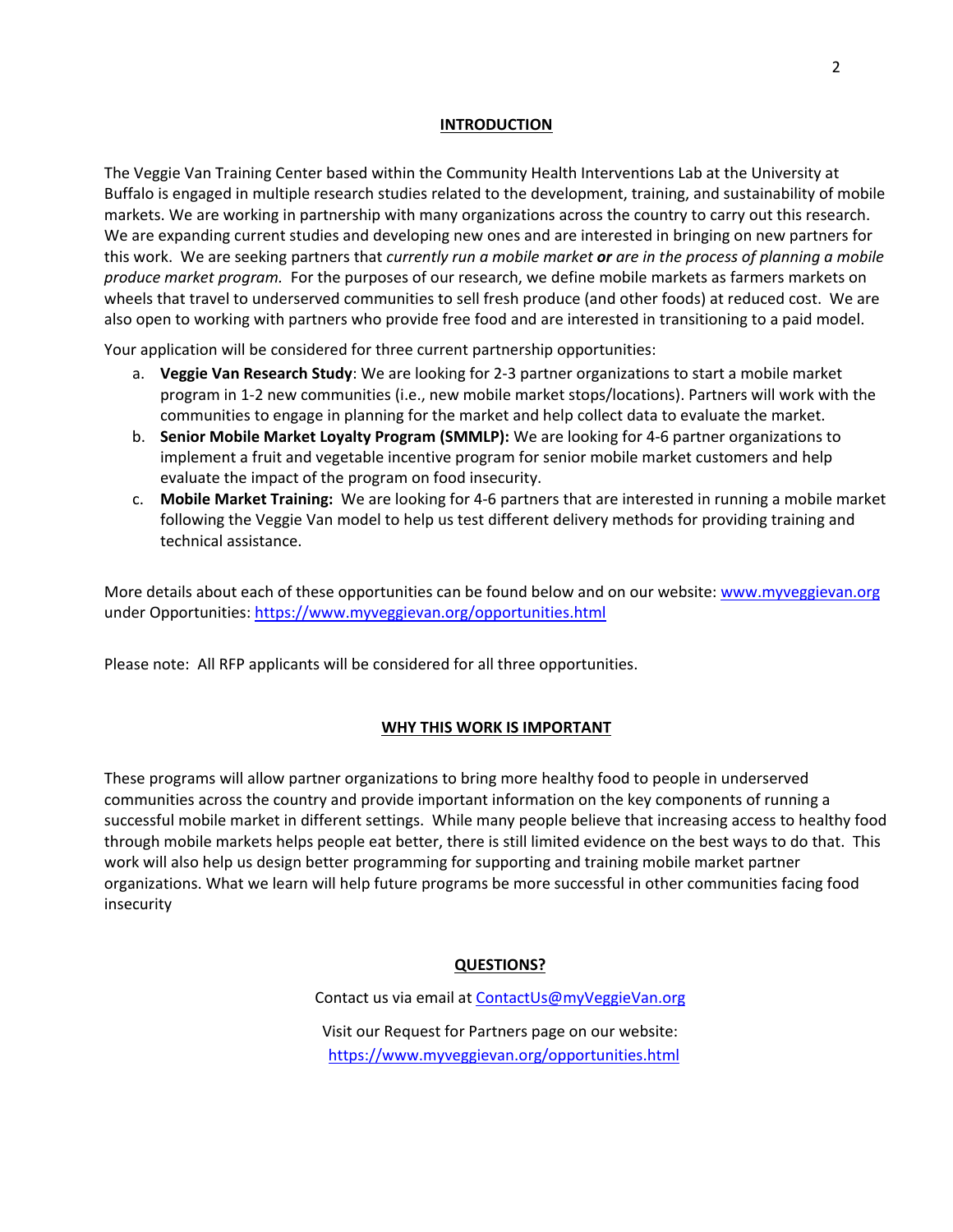#### **IMPORTANT DATES**

**RFP Released**: November 5, 2021 **Intent to Apply (online form) Due**: Rolling, Priority Deadline of November 17th **Invitations for Full Application**: Rolling starting November 22, 2021 **Full Application Due**: Three weeks after invitation (December 13<sup>th</sup>) **Partners Organizations Selected**: Rolling Starting January 12, 2022 **Contracts Completed & Community Sites Identified (Veggie Van Study & SMMLP Only):** February 2022 **Partner training, technical assistance and program evaluation begins (All Partners):** March 2022 **Veggie Van Study and SMMLP partners launch programs**: May 2022

#### **HOW TO APPLY**

First, please complete the Intent to Apply form here: <https://forms.office.com/r/zg7N0kZvQP>

### Priority Deadline of November 17th

**Organizations invited to complete a full application for one or more of the opportunities will be notified starting November 22, 2021.**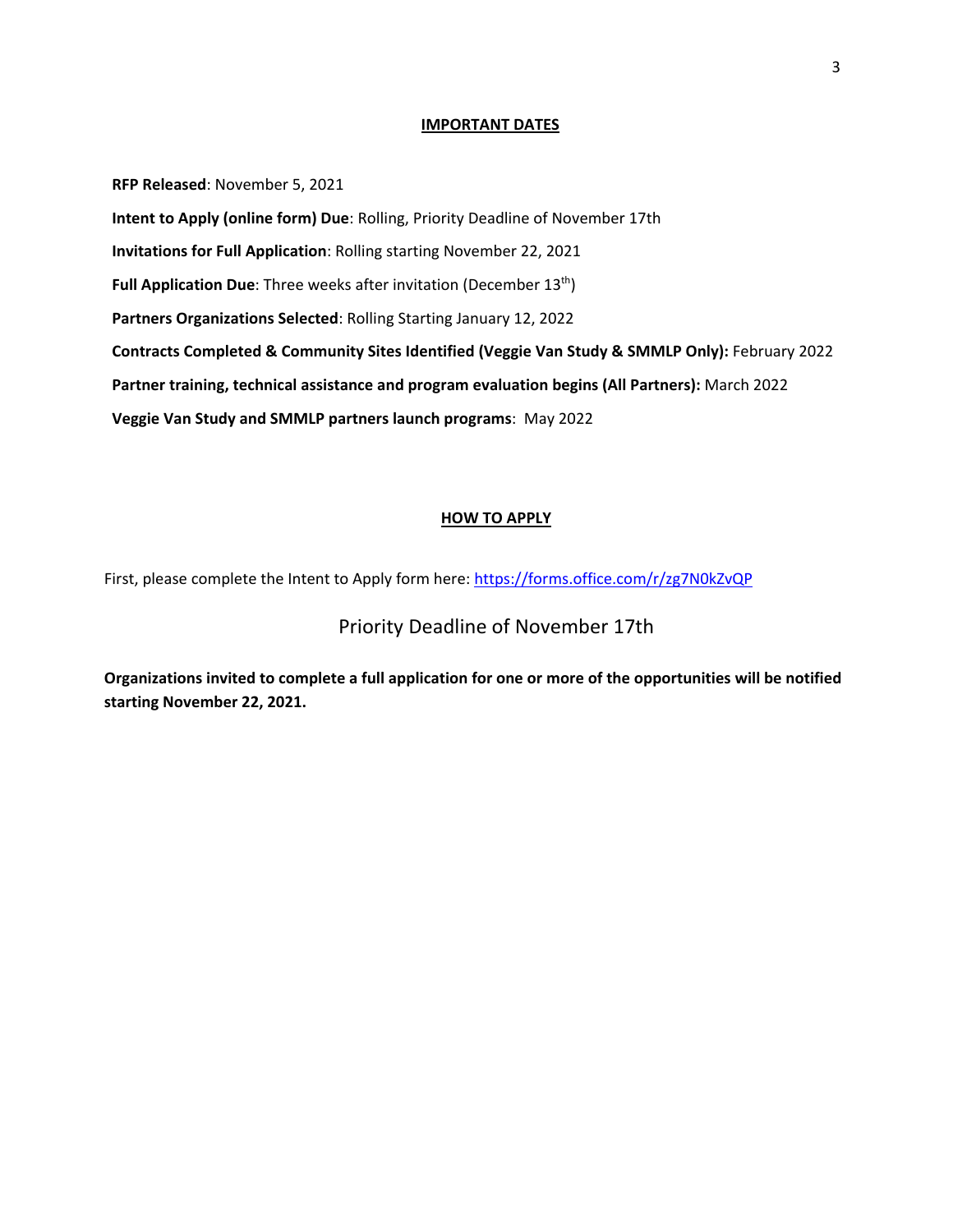#### **PARTNER ELIGIBILITY AND REQUIREMENTS**

Any private, public, religious or government entity is invited to apply. Individuals are not eligible. We encourage you to apply if your organization meets criteria for at least one of the opportunities described below:

- **Veggie Van Research Study:** Applicant organizations must serve a predominantly urban<sup>[1](#page-3-0)</sup> population and primarily operate in one of the following states: Connecticut, Maine, Massachusetts, New Hampshire, Rhode Island, Vermont, New Jersey, New York, Pennsylvania, Florida, Georgia, Kentucky, North Carolina, South Carolina, Tennessee, Virginia, West Virginia, Ohio, Delaware, District of Columbia
- **Senior Mobile Market Loyalty Program**: Applicant organizations must currently be operating a mobile market and use Farmers Register as their point-of-sale system or be willing to switch to Farmers' Register. They must also serve on average 25 or more lower-income seniors (age 50+) per week.
- **Mobile Market Training**: Any organization planning to start a mobile market in the next 6-12 months or has been operating less than 2 years. We will also consider partner organizations that have been operating a mobile market longer than 2 years, but that are interested in transitioning to the Veggie Van model.

#### All partners must agree to:

- Meet/talk regularly with the study team to coordinate timelines and ensure program goals are met.
- Work with the community sites and Veggie Van team on community engagement efforts.
- Work with the study team to collect evaluation measures as needed for each program funder.
- Share de-identified customer-level mobile market sales data. To facilitate sales data sharing, partners are encouraged to use Farmers' Register Mobile Market Point-of-Sale Software.
- Provide updates and feedback about the mobile market program to the study team (e.g., interviews with staff) for up to 2 years.

#### **Additional specific details for each program can be found on the program website:**

#### **WHAT PARTNER ORGANIZATIONS WILL RECEIVE**

Our team includes experts with many years of experience in mobile market operation and food aggregation. In addition, members of our team specialize in food systems planning, engaging lower-income communities, program implementation and partnerships, business plan development and sustainability, changing diet and health behaviors, food benefit and incentive programs, and nutrition and cooking education. We have developed a toolkit which includes resources in all these areas. This toolkit also includes resources accumulated from working with successful mobile markets across the country.

<span id="page-3-0"></span> $1$  The Veggie Van model has not been tested extensively in rural areas. As we recognize that urban means different things in different locations, we encourage any organization that might qualify to fill out the intent to apply form so that we can determine if your area would be a good match.